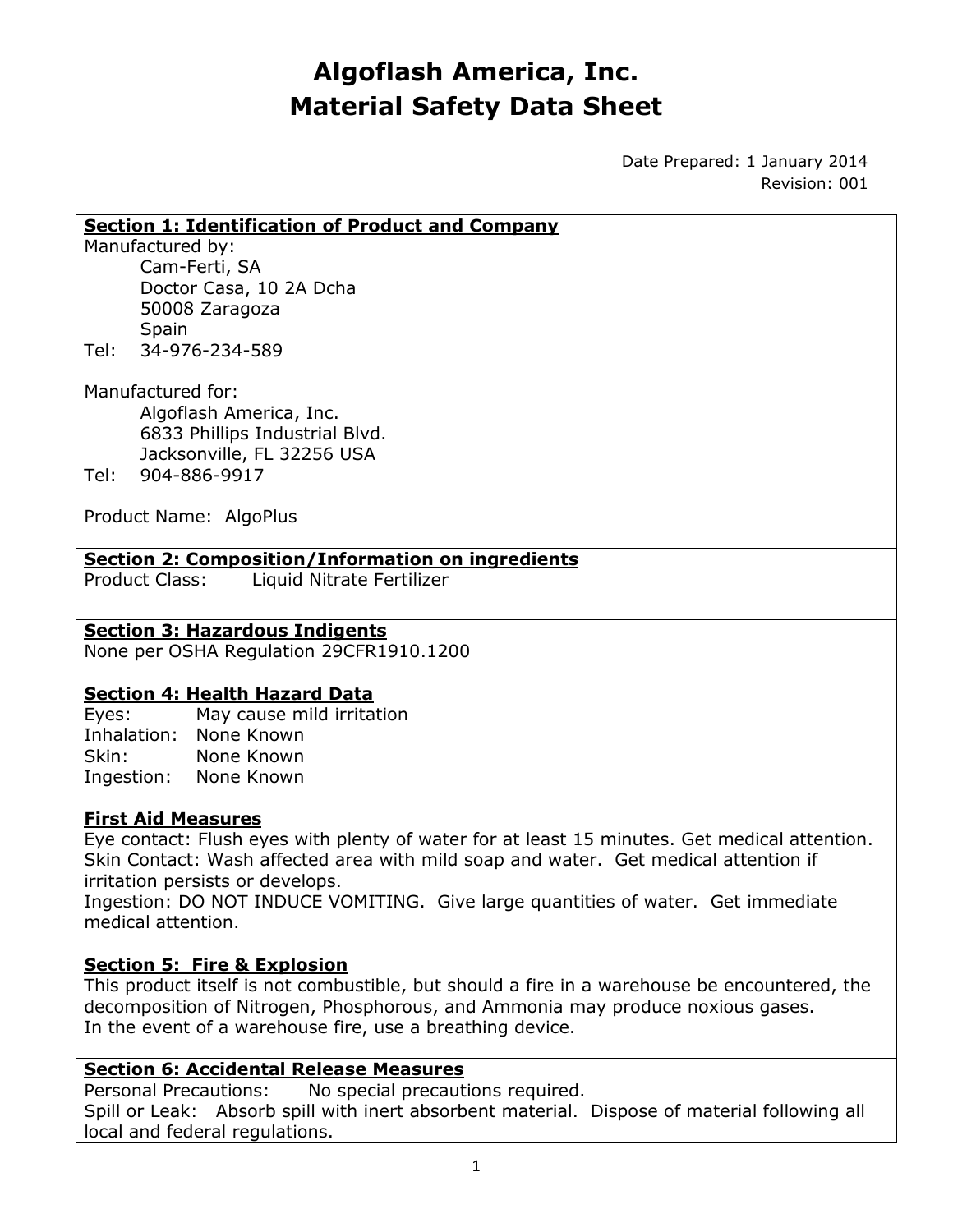# **Algoflash America, Inc. Material Safety Data Sheet**

Date Prepared: 1 January 2014 Revision: 001

## **Section 7: Handling and Storage**

Special Handling: Do not transport with combustibles. Avoid rapid changes in pressure and temperature. Do not freeze

Handling Precautions: Avoid contact with skin, eyes and clothing. Do not take internally. Wash after handling. Do not contaminate water by disposal of equipment wash waters. Storage Requirements: Store in cool, dry area and out of reach of children.

## **Section 8: Exposure Controls / Personal Protection**

Respiratory Protection: Not required Hand Protection: Gloves are recommended Eye Protection: Safety glasses recommended Skin Protection: No special clothing required. Hygiene measures: Wash hands before breaks and at the end of workday.

## **Section 9: Physical Data**

| <b>Boiling Point:</b>            | $212°$ F               |
|----------------------------------|------------------------|
| Lbs/Gal:                         | 10.0                   |
| Evaporation Rate: Same as Water  |                        |
| Vapor Density:                   | Same as Water          |
| Percent Volatile: (36) by weight |                        |
| Color:                           | <b>Yellowish Green</b> |
| pH:                              | 3.95                   |
| Density:                         | 1.18q/cc               |

## **Section 10: Stability and Reactivity**

Stable under normal conditions of use and storage. EDTA Celataition Rate: 100% Avoid all strong bases and metals.

# **Section 11: Toxicological Information:**

Eyes: May cause mild irritation Inhalation: Not toxic Skin: Not irritating Ingestion: Not toxic Positive Teratogen/Mutagen/Carcinogen (NTP): No Potential Carcinogen OSHA/IARC: No

# **Section 12: Ecological Information**

Ecological injuries are not known or expected under normal use.

# **Section 13: Disposal Considerations**

Waste Disposal Methods: Dispose of in accordance with local regulations and national regulations